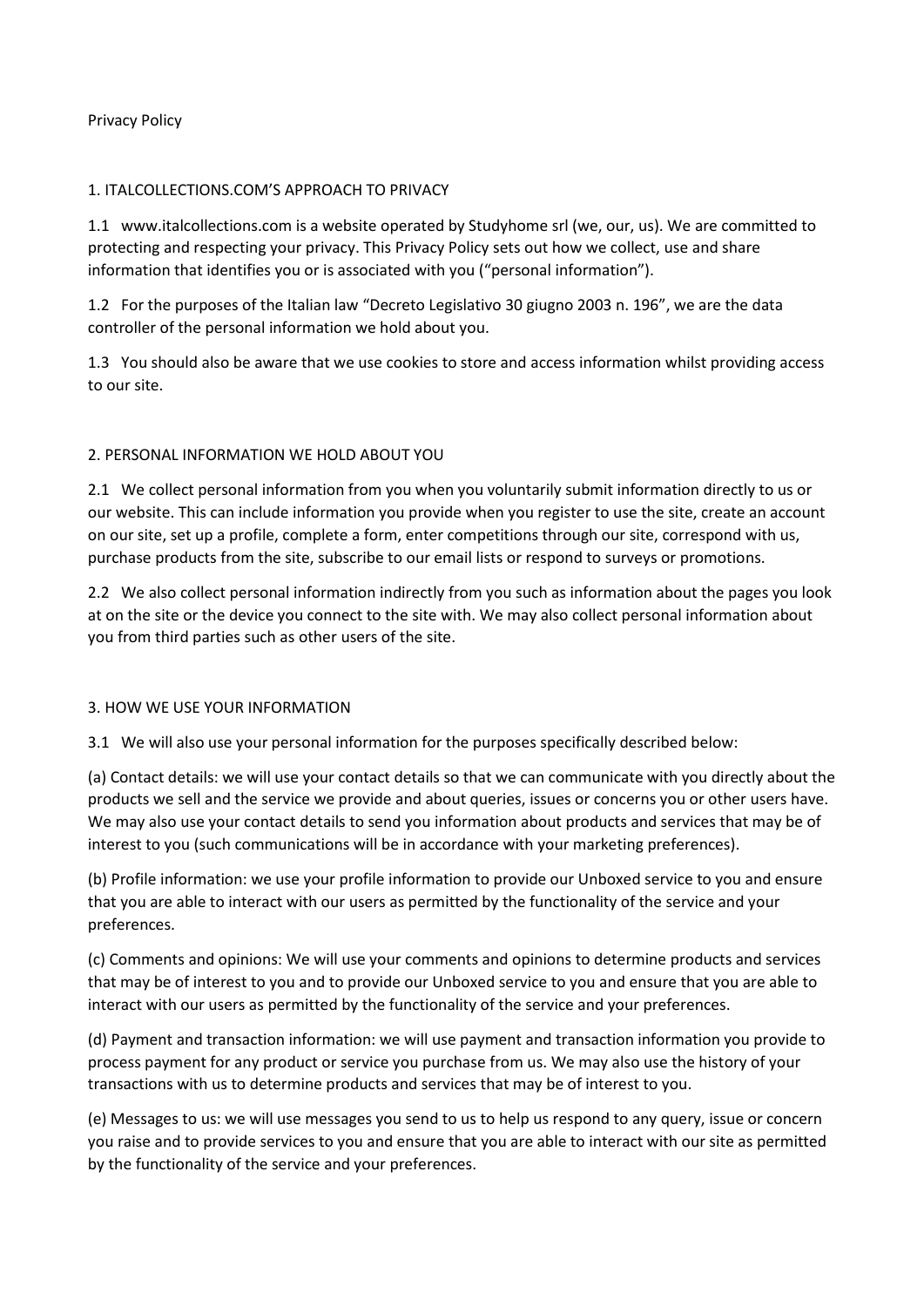(f) Your preferences: we will use your preference settings for the purpose of providing notifications, messages, displaying the site and following other choices you are able to make about how the site is displayed to you.

(g) Information about how you use and connect to the online service: we use this information to present the site to you on your device. We will also use this information to determine topics, products and services that may be of interest to you.

(h) Information about your location: we may use an approximate location to ensure content on the site is relevant to the city, state or country you are using your device in. We will not collect or track your exact location without your consent.

(i) Information about the location of purchases: we use this information to show what types of purchases are being made in a particular area on a searchable map and to allow users to contact other users about their purchasers either directly through Unboxed or through us depending on your preferences.

(j) Information about fraudulent or criminal activity relating to your account: we will use information about fraudulent or criminal activity relating to your account for the purposes of preventing fraud or crime.

(k) All personal information: will use all the personal information we collect to: (i) monitor and improve the site and our procedures and processes; and (ii) to help us develop new products and services. Our use of your personal information in this way will not result in information that was not previously publicly available being made public on the site. We will also not use information about fraudulent or criminal activity relating to your account in the development of new products and services.

3.2 We may anonymise and aggregate any of the information we collect (so that it does not directly identify you). We may use anonymised information for purposes that include testing our IT systems, research, data analysis, improving the site, developing new products and features or displaying information about the purchases made via our site such as the most popular purchases or purchases based on an approximate location.

# 4. INFORMATION WE SHARE WITH THIRD PARTIES

4.1 We may share your personal information with the following parties:

(a) Companies in the same group of companies as us: our subsidiaries (i.e. any organisation we own or control) or our ultimate holding company (i.e. any organisation that owns or controls us) and any subsidiaries it owns. These companies will only use your personal information in the same way as we can under this privacy policy.

(b) Service providers and advisors: third parties who provide a service to us, for example, we use a third party delivery service to deliver any products you buy to your address. These third parties will only be allowed to use your personal information in accordance with our instructions and will be required to keep your information secure.

(c) Purchasers of our business: personal information may be disclosed or transferred to buyers or prospective buyers of our business or any of our assets as part of the sale.

(d) Law enforcement, regulators and other parties for legal reasons: third parties who we are under a legal obligation to disclose your personal information to or who we need to disclose your personal information to protect our rights, property or safety or the rights, property or safety of others, detect and investigate illegal activities and breaches of any agreement we have with you.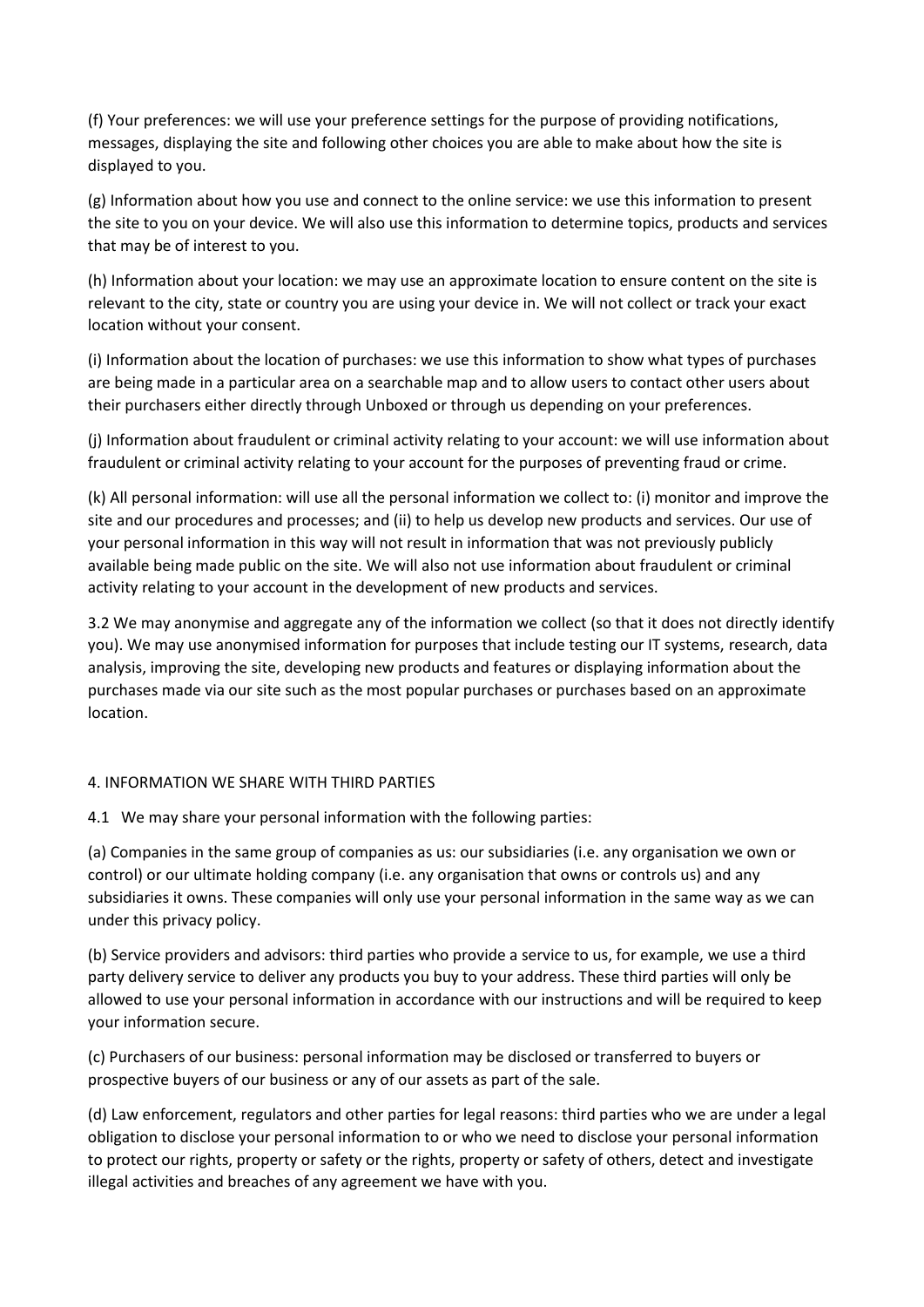4.2 We do not disclose information about identifiable individuals to anyone else except as set out above. We may provide third parties with aggregate statistical information and analytics about users of the site but we will make sure no one can be identified from this information before we disclose it.

# 5. MARKETING AND ADVERTISING

5.1 Email Marketing - From time to time we may contact you by email with information about our products and services. If you do not want us to send you email marketing, please let us know by sending an email to us at info@italcollections.com. You can also unsubscribe from our marketing emails by clicking on the unsubscribe link (where available) in the emails we send to you.

5.2 Email Notifications About Your Order or Changes to the Services We Provide - We may send you email notifications when in relation to your order or changes to the way we provide our services to you.

5.3 Advertising on the Site and other Websites – We, or our advertising partners, may show advertisements to you on our site or on other websites. To do this we, or our advertising partners, may collect information about how you use the site or the types of other web pages, content and ads you, or others who are using the device you connect to the site, interact with, visit or view. The information collected might also include the IP address of the device you connect to the site. We, or our advertising partners, use the information that is collected to make sure adverts you see either on the site or other websites or apps (where our partners have advertising space) are more relevant to you.

The techniques our advertising partners use recognise the device you are using but are not aimed at you as a named individual. Typically cookies and similar technologies are used to provide this type of advertising.

# 6. STORING AND TRANSFERRING YOUR PERSONAL INFORMATION

6.1 Cookies and Local Storage: we may store information (which may include personal information) locally on your device using cookies and other browser and application storage methods.

6.2 International Transfers of your Personal Information: the personal information we collect may be transferred to and stored in countries outside of the jurisdiction you are in. Some of these jurisdictions offer differing levels of protection in respect of personal information and may, in certain instances, be less protective than the jurisdiction you are typically resident in. We will take all reasonable steps to ensure that your personal information is treated securely and in accordance with this privacy policy.

# 7. ACCESSING YOUR PERSONAL INFORMATION

7.1 If there is information you would like to access, please contact us using the contact details set out in the "Contact us" section below. Please provide as much information as you can about the information you are looking for and we will be happy to try and help you find it.

# 8. LINKS TO THIRD PARTY SITES

8.1 The site may, from time to time, contain links to and from third party websites of our partner networks, advertisers, partner merchants, news publications, retailers and affiliates. If you follow a link to any of these websites, please note that these websites have their own privacy policies and that we do not